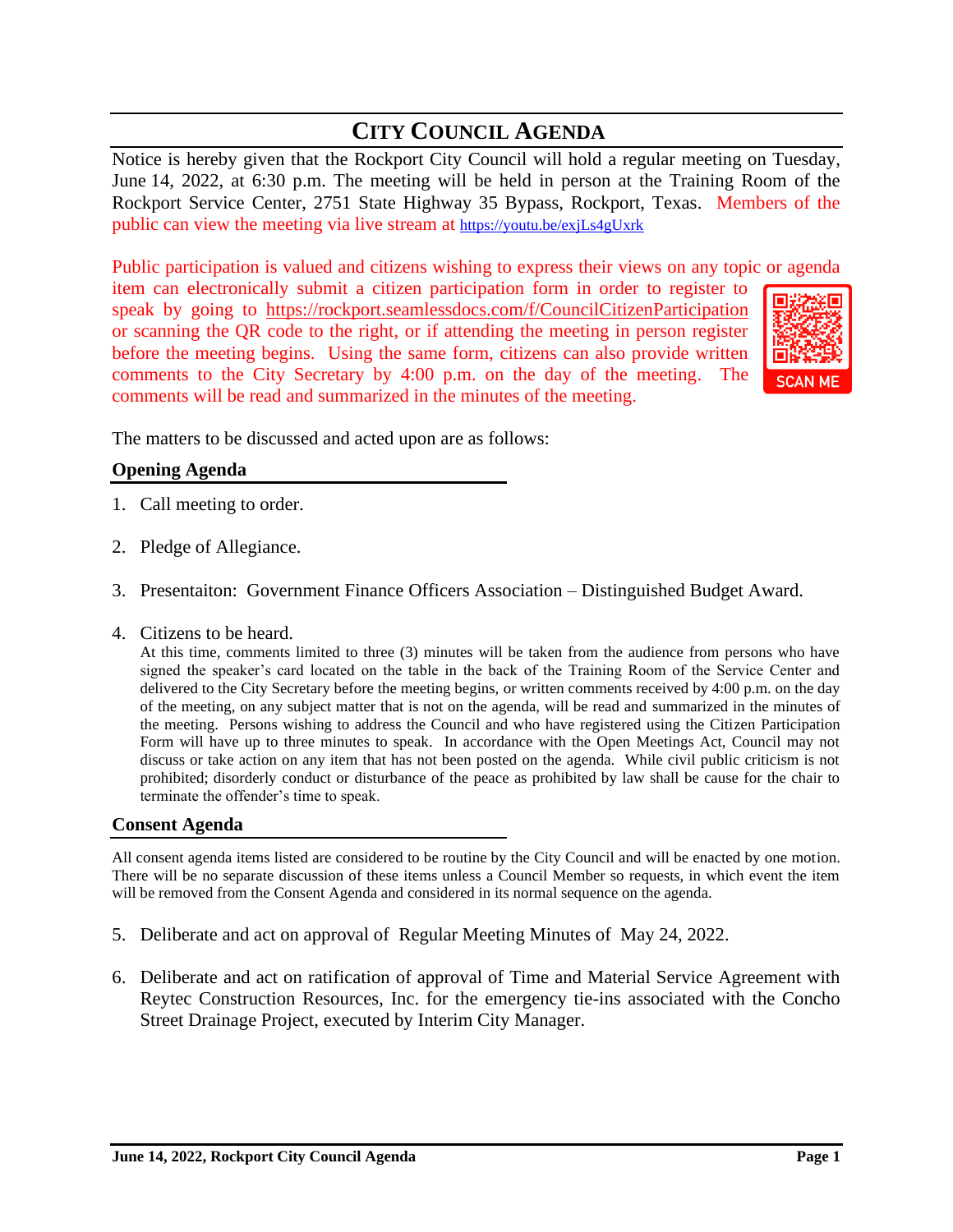## **Regular Agenda**

- 7. Deliberate and act on second & final reading of an Ordinance granting a Conditional Use Permit for 14 additional RV spaces and to bring the existing RV Park into zoning compliance, for property located at 217 South Fulton Beach Road; also known as Fulton Bayview Addition, Block F, Lots 1, 2, 3 & water front east of 1, 2, 3, and undivided interest in water front east of Fulton Avenue, and Beacon RV Park and Marina Subdivision, Lot 1-R – 2-R, City of Rockport, Aransas County, Texas; subject to compliance with the conditions stated within this Ordinance, as well as those stipulated in the City of Rockport Code of Ordinances; repealing all Ordinances in Conflict therewith; providing for sesverability; and providing an effective date.
- 8. Deliberate and act on second & final reading of an Ordinance granting a Conditional Use Permit for 78 additional RV spaces and to bring the existing RV Park into zoning compliance, located at 1222 Highway 35 South; also known as S1950 Forrest Oaks, Block 1, Lots 1 & 2, City of Rockport, Aransas County, Texas; subject to compliance with the conditions stated within this Ordinance, as well as those stipulated in the City of Rockport Code of Ordinances; repealing all Ordinances in Conflict therewith; providing for severability; and providing an effective date.
- 9. Deliberate and act on second & final reading of an Ordinance amending Chapter 118 of the Code of Ordinances, City of Rockport, Texas, separating RV park regulations from manufactured home park regulations, revising non-conforming use regulations, and providing regulations for recreational vehicle parks; repealing all ordinances to the extent they are in conflict; providing for severability; and providing an effective date.
- 10. Deliberate and act on the Texas Municipal League Health Benefits Rerate Notice for active employees and Pre-65 retired employees not eligible for Medicare.
- 11. Deliberate and act on reallocating funding for the purchase of a basketball full court metal shade structure, located at Memorial Park.
- 12. Reports from Council.

At this time, the City Council will report/update on activities in respective Wards, and all committee assignments, which may include the following: Aransas County Alliance Local Government Corporation; Aransas Pathways Steering Committee; Building and Standards Commission; Coastal Bend Bays and Estuaries Program; Coastal Bend Council of Government; Coastal Bend Mayors Group; Park & Leisure Services Advisory Board; Planning & Zoning Commission; Rockport-Fulton Chamber of Commerce; Aransas County Storm Water Management Advisory Committee; Swimming Pool Operations Advisory Committee; Tourism Development Council; Tree & Landscape Committee; YMCA Development Committee; Texas Maritime Museum, Fulton Mansion, Rockport Center for the Arts, Aransas County, Aransas County Independent School District, Aransas County Navigation District, Town of Fulton, and Texas Municipal League. No formal action can be taken on these items at this time.

### **Executive Session**

City Council will hold an executive session pursuant to the provisions of Chapter 551 of the Texas Government Code, in accordance with the authority contained in: